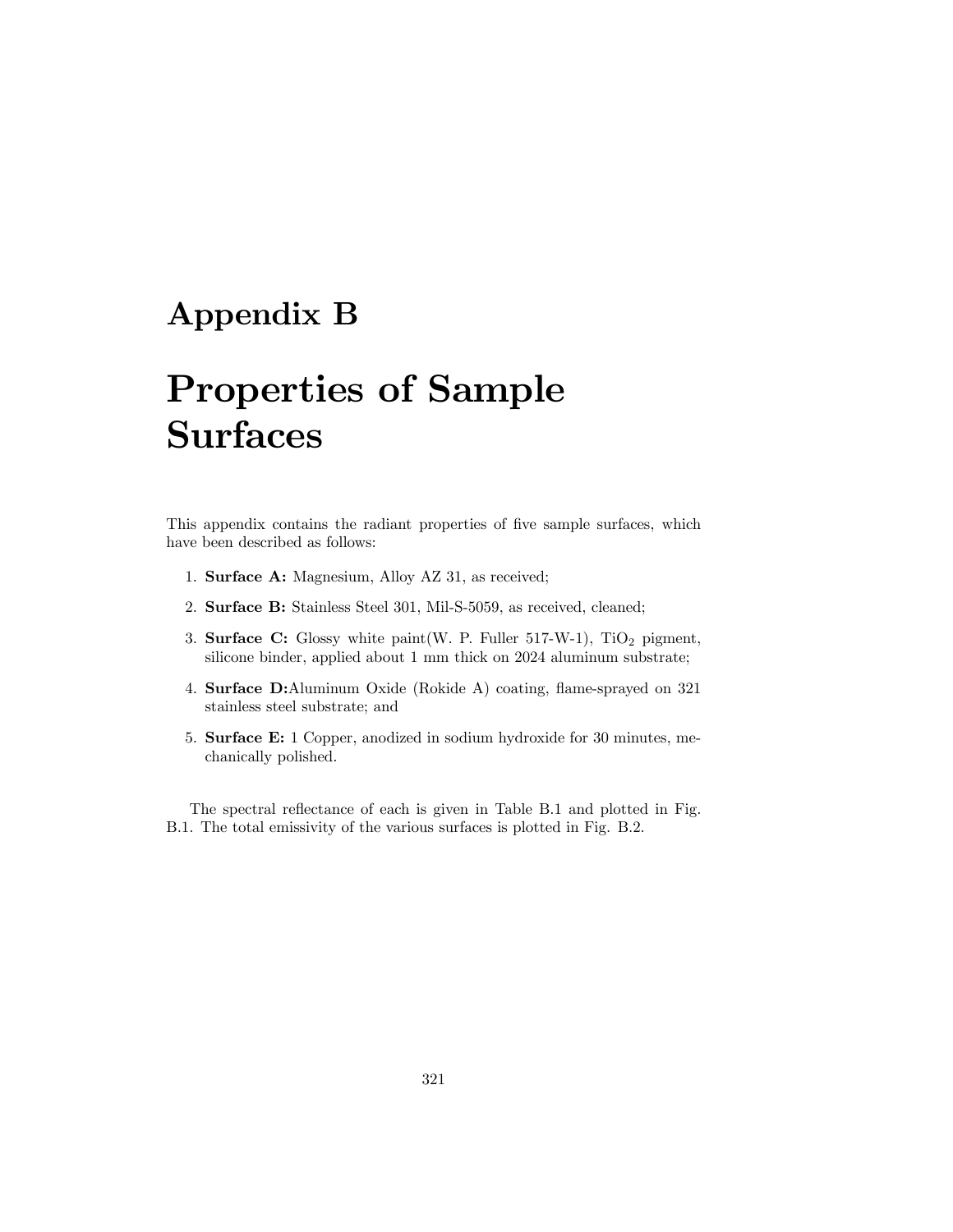| Surface A |                  | Surface B |                  | Surface C |                  | Surface D |                  | Surface E |                  |
|-----------|------------------|-----------|------------------|-----------|------------------|-----------|------------------|-----------|------------------|
| $\lambda$ | $\rho_{\lambda}$ | $\lambda$ | $\rho_{\lambda}$ | $\lambda$ | $\rho_{\lambda}$ | $\lambda$ | $\rho_{\lambda}$ | $\lambda$ | $\rho_{\lambda}$ |
| 0.50      | 0.765            | 0.50      | $0.675\,$        | 0.300     | 0.070            | 0.400     | 0.813            | 0.40      | 0.051            |
| 0.75      | 0.700            | $0.60\,$  | 0.640            | 0.340     | 0.074            | $0.57\,$  | 0.850            | 0.45      | 0.051            |
| 0.93      | 0.740            | 0.70      | $0.645\,$        | 0.398     | 0.311            | 0.705     | 0.830            | 0.50      | 0.050            |
| 1.60      | 0.730            | 0.78      | 0.660            | 0.439     | 0.702            | 0.78      | 0.830            | 0.60      | 0.044            |
| 2.00      | 0.740            | 0.85      | 0.660            | 0.518     | 0.767            | 0.84      | 0.815            | 0.70      | 0.049            |
| 2.80      | 0.850            | 0.92      | 0.670            | 0.704     | 0.836            | 0.975     | 0.807            | 0.80      | 0.080            |
| 3.60      | 0.920            | 1.00      | 0.670            | 0.810     | 0.837            | 1.32      | 0.640            | 0.90      | 0.057            |
| 5.00      | 0.970            | $1.20\,$  | 0.675            | 1.06      | 0.802            | 1.76      | 0.512            | 1.00      | 0.083            |
| 6.00      | 0.960            | 1.75      | 0.725            | $1.51\,$  | $0.744\,$        | 1.98      | 0.491            | 1.20      | 0.104            |
| 8.00      | 0.980            | 2.00      | 0.737            | 1.77      | 0.692            | 2.48      | 0.489            | 1.40      | 0.094            |
| 9.00      | 0.970            | 2.80      | 0.765            | $2.01\,$  | 0.719            | 2.98      | 0.294            | 1.60      | 0.108            |
| 11.5      | 0.970            | 3.30      | 0.787            | 2.37      | 0.573            | 3.30      | 0.397            | 1.80      | 0.183            |
| 14.0      | 0.970            | 3.80      | 0.800            | 2.79      | 0.118            | 3.62      | 0.462            | 2.00      | 0.249            |
| 14.9      | 0.950            | 4.30      | 0.805            | 3.12      | 0.293            | 3.90      | 0.500            | 2.50      | 0.388            |
| 17.0      | 0.950            | 5.00      | 0.820            | 3.59      | 0.459            | 4.38      | 0.481            | 3.00      | 0.372            |
| 19.0      | 0.950            | $6.20\,$  | 0.820            | 4.29      | 0.539            | 5.32      | 0.334            | 3.50      | 0.394            |
| 20.0      | 0.930            | 7.60      | 0.850            | 4.64      | 0.508            | 6.15      | 0.121            | 4.00      | 0.410            |
| 21.0      | 0.930            | 9.40      | 0.850            | $5.28\,$  | 0.251            | 7.49      | 0.060            | $5.00\,$  | 0.528            |
| 22.0      | 0.900            | 10.8      | 0.870            | 6.59      | 0.117            | 8.67      | 0.030            | 6.00      | 0.662            |
| 23.0      | 0.880            | 12.6      | 0.870            | $7.01\,$  | 0.134            | 9.35      | 0.021            | 7.00      | 0.782            |
| 24.0      | 0.800            | 13.0      | 0.880            | 7.62      | 0.058            | 10.20     | 0.092            | 8.00      | 0.850            |
| 25.0      | 0.780            | 15.3      | 0.880            | 8.16      | 0.048            | 10.70     | 0.225            | 9.00      | 0.842            |
|           |                  | 16.9      | 0.900            | 8.47      | 0.094            | 11.50     | 0.273            | $10.0\,$  | 0.818            |
|           |                  | 18.4      | 0.900            | 9.37      | 0.111            | 12.80     | 0.232            | 11.0      | 0.826            |
|           |                  | 20.0      | 0.880            | $10.5\,$  | 0.072            | 16.35     | 0.236            | 12.0      | 0.828            |
|           |                  | 21.0      | 0.880            | 10.9      | 0.059            | 17.50     | 0.252            | 13.0      | 0.807            |
|           |                  | 21.2      | 0.880            | $13.1\,$  | 0.075            | $20.8\,$  | 0.231            | 14.0      | 0.734            |
|           |                  | 22.5      | 0.833            | $18.5\,$  | 0.146            | 21.4      | 0.250            | $15.0\,$  | 0.686            |
|           |                  | 23.7      | 0.755            | $23.2\,$  | 0.172            | 22.0      | 0.223            | 16.0      | 0.825            |
|           |                  | 24.4      | 0.730            | 25.0      | 0.164            | 22.3      | 0.250            | 17.0      | $\,0.905\,$      |
|           |                  | 25.0      | 0.720            | 28.8      | 0.189            | $22.8\,$  | 0.222            | 18.0      | 0.938            |
|           |                  |           |                  | 31.0      | 0.184            | 24.0      | 0.250            | 19.0      | $\,0.945\,$      |
|           |                  |           |                  |           |                  | 25.0      | $0.250\,$        | 20.0      | 0.975            |
|           |                  |           |                  |           |                  |           |                  | 21.0      | $\,0.952\,$      |

Table B.1: Reflectivity of some sample surfaces (adapted from Touloukian and DeWitt, Themal Radiation Properties, 1972). Wavelengths are in micrometers.